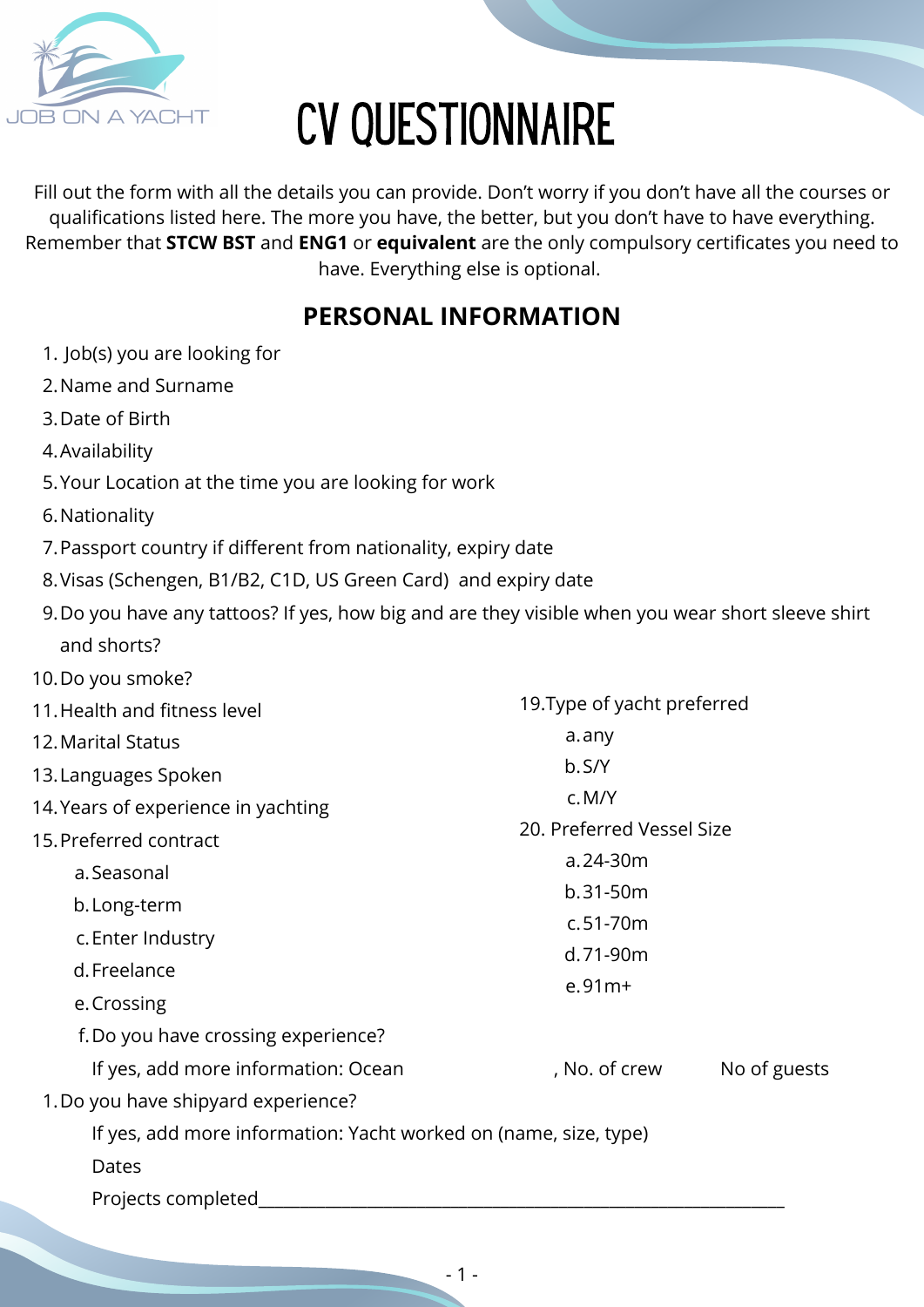

## **CONTACT DETAILS**

- 1.Phone number with international directory
- WhatsApp (if different from your phone number) 2.
- E-mail address 3.
- Facebook/Instagram/Linked IN (if you think it would be good for your potential employer to see 4. your passions, interests, skills, experience that you show there)

## **YACHTING QUALIFICATIONS**

- 1.STCW BST (expiry date)
- 2.ENG1 (expiry date)
- 3. Powerboat Level 2

(commercially endorsed? Yes/No)

- 4.VHF Radio Course
- 5.PDSD

## **OTHER PROFESSIONAL QUALIFICATIONS**

**(**write down everything you've got)

## **INTERIOR SKILLS/EXPERIENCE WITH**

**(**write down everything you've got, add details how many years, where, etc )

- Beauty Therapy
- Hairdresser
- Masseusee
- Nurse/Paramedic
- Nanny/Childcare
- Bartending
- Barrista
- Cooking
- Cigars
- Wine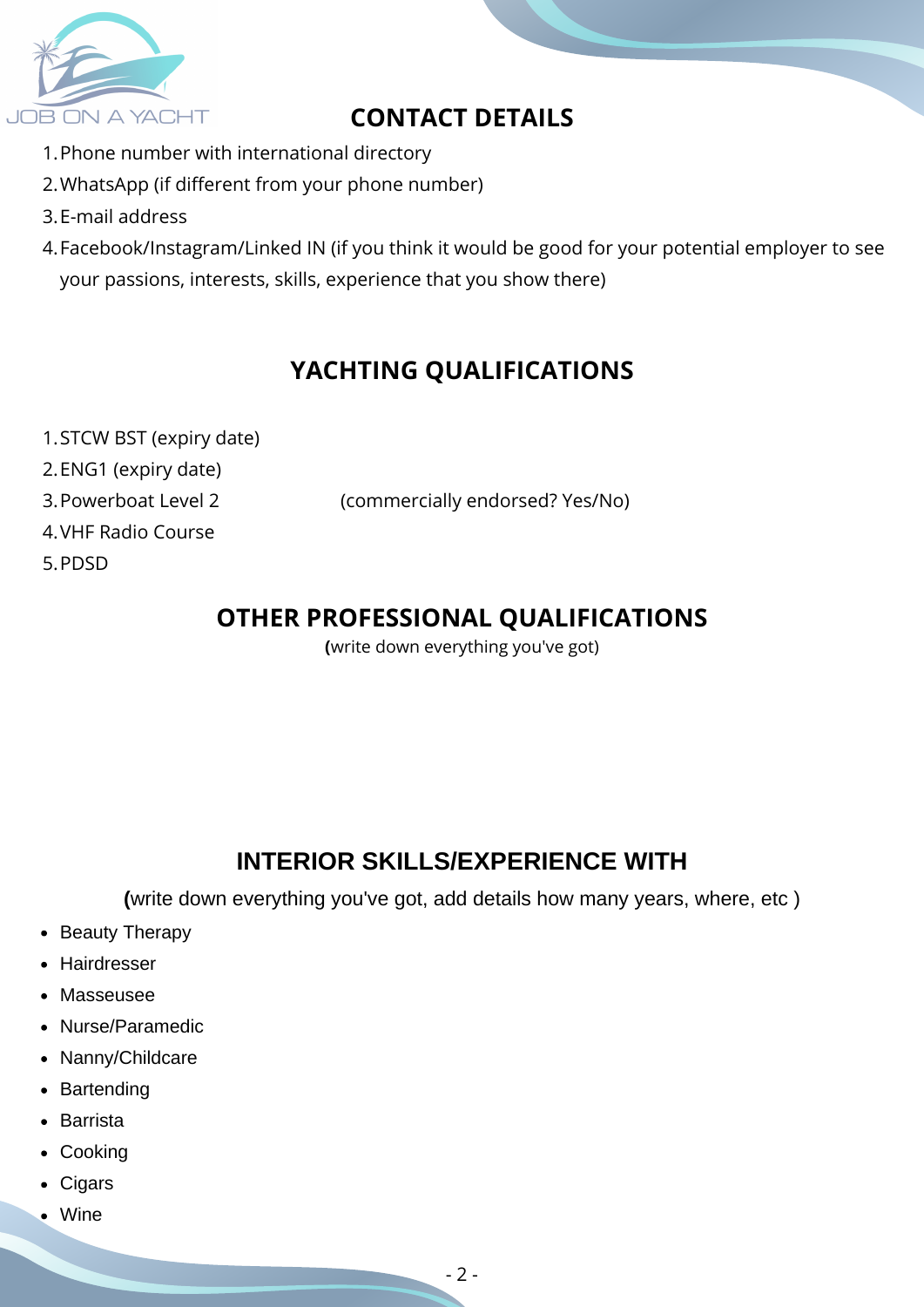

#### **INTERIOR SKILLS/EXPERIENCE WITH continued**

**(**write down everything you've got, add details how many years, where, etc )

- Wine
- Mixology
- Types of service
- Whiskey
- Customer Service
- Event Planning
- Laundry and Ironing
- House-keeping
- Personal Trainer/Yoga/Pilates Instructor
- Others

#### **CHEF SKILLS/EXPERIENCE WITH**

**(**write down everything you've got, add details how many years, where, etc )

- Cuisines (list)
- Seafood
- Sushi
- Ice-cream/Gellato/Sorbet
- Pasta
- Pastry
- Bread Baking
- Gluten Free
- Lactose Free
- Raw
- Vegan
- Vegetarian
- Plating
- Knife skills
- Diets
- Other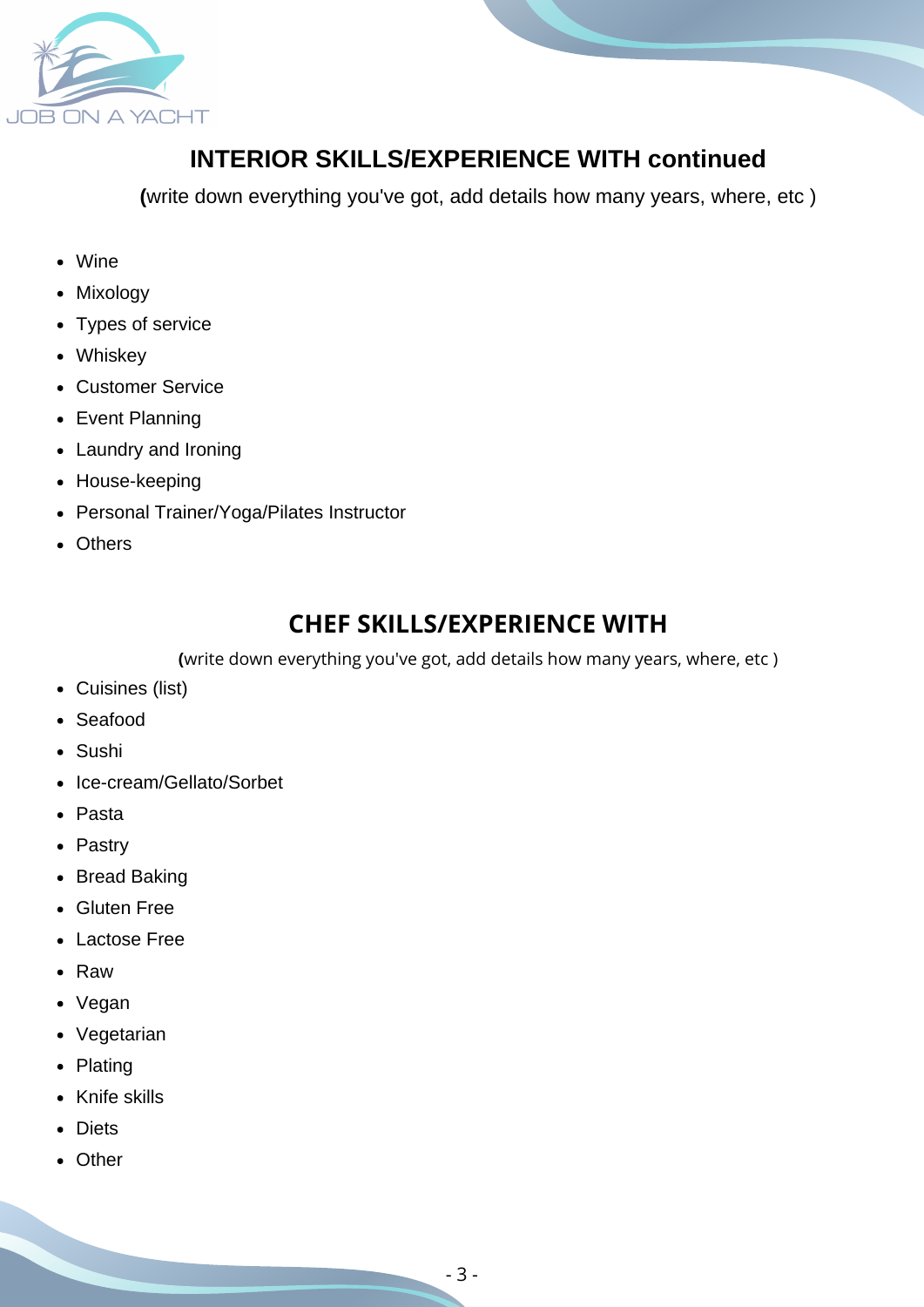

## **DECK SKILLS/EXPERIENCE WITH**

**(**write down everything you've got, add details how many years, where, etc )

- Diving
- Fishing Expert
- Jetski
- Kite Surfing Instructor
- Other Water Sports
- Power Boat
- Life Guard
- Rope work, knots
- Caulking
- Polishing and varnishing
- Stainless Steel/Chrome/Brass -cleaning, polishing, maintenance
- Teak maintenance and repairs
- Project Management
- Customer Service
- Audio Visual/IT
- Other

## **ENGINEER SKILLS/EXPERIENCE WITH**

**(**write down everything you've got, add details how many years, where, etc )

- Water Distilling Systems
- Navigation Systems
- Electronics
- Other
- Propulsion Systems
- Electricity
- Power Generation Systems
- Hydraulics
- Lubrication
- Fuel Systems
- Refrigeration
- Lighting and Air-Conditioning Systems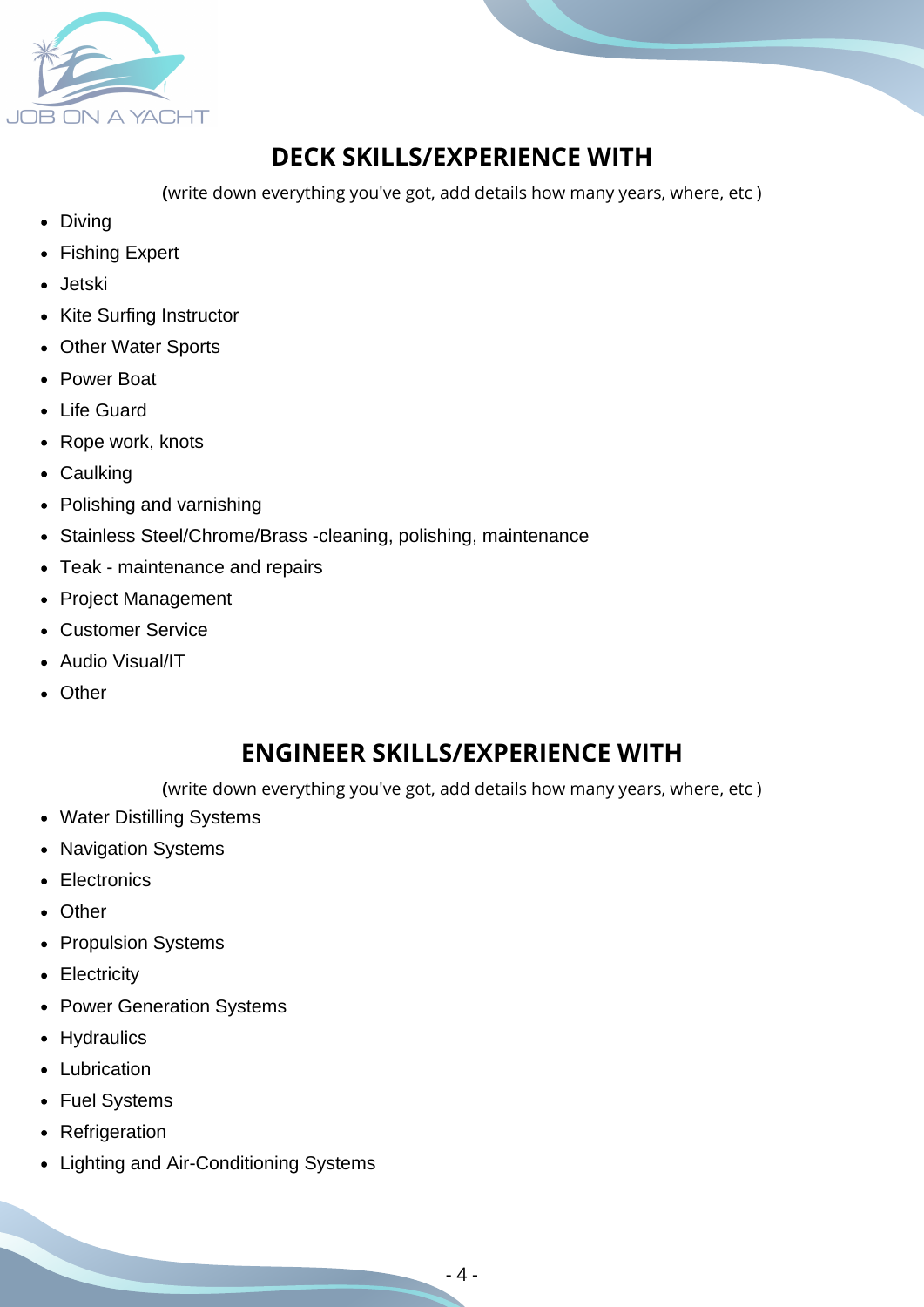

## **PERSONAL SKILLS**

**(**write down where they proved useful)

- Organised
- Hard-working
- Sociable
- Caring
- High-work Standards
- Good Work Ethics
- Fast Learner
- Problem Solver
- Detail Oriented
- Technical
- Analytical Mind
- Other

#### **EDUCATION**

**(**year/years/course name/college/university/location)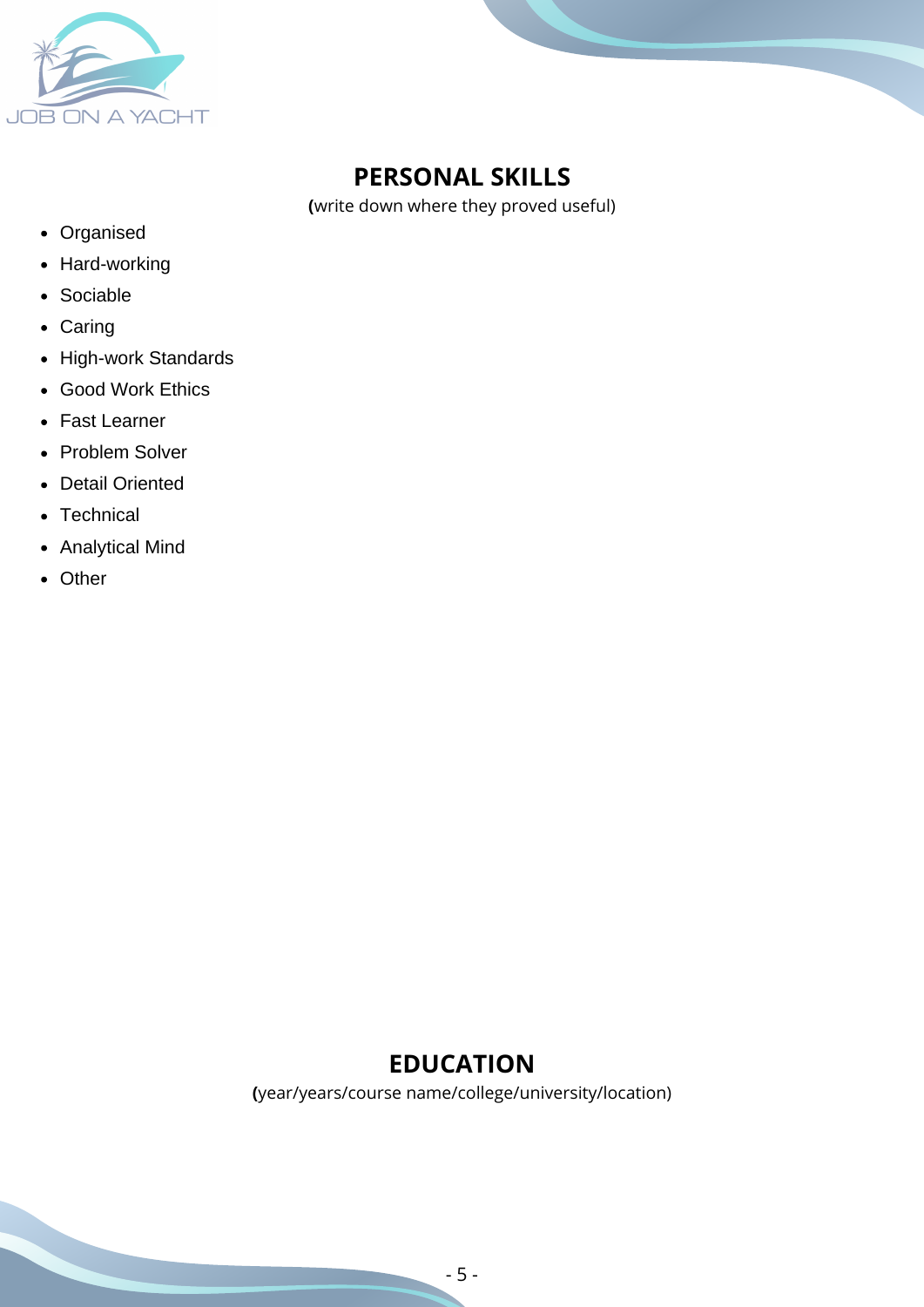

START FROM MOST RECENT

#### **YACHTING EXPERIENCE**

POSITION BOAT NAME BOAT NOT BOAT TYPE

BOAT SIZE DATES WORKED LOCATIONS RESPONSIBILITIES

REFERENCES FROM

#### **YACHTING EXPERIENCE**

POSITION BOAT NAME BOAT TYPE

BOAT SIZE DATES WORKED LOCATIONS RESPONSIBILITIES

REFERENCES FROM

#### **YACHTING EXPERIENCE**

POSITION BOAT NAME BOAT NOT BOAT TYPE

BOAT SIZE DATES WORKED **LOCATIONS RESPONSIBILITIES** 

REFERENCES FROM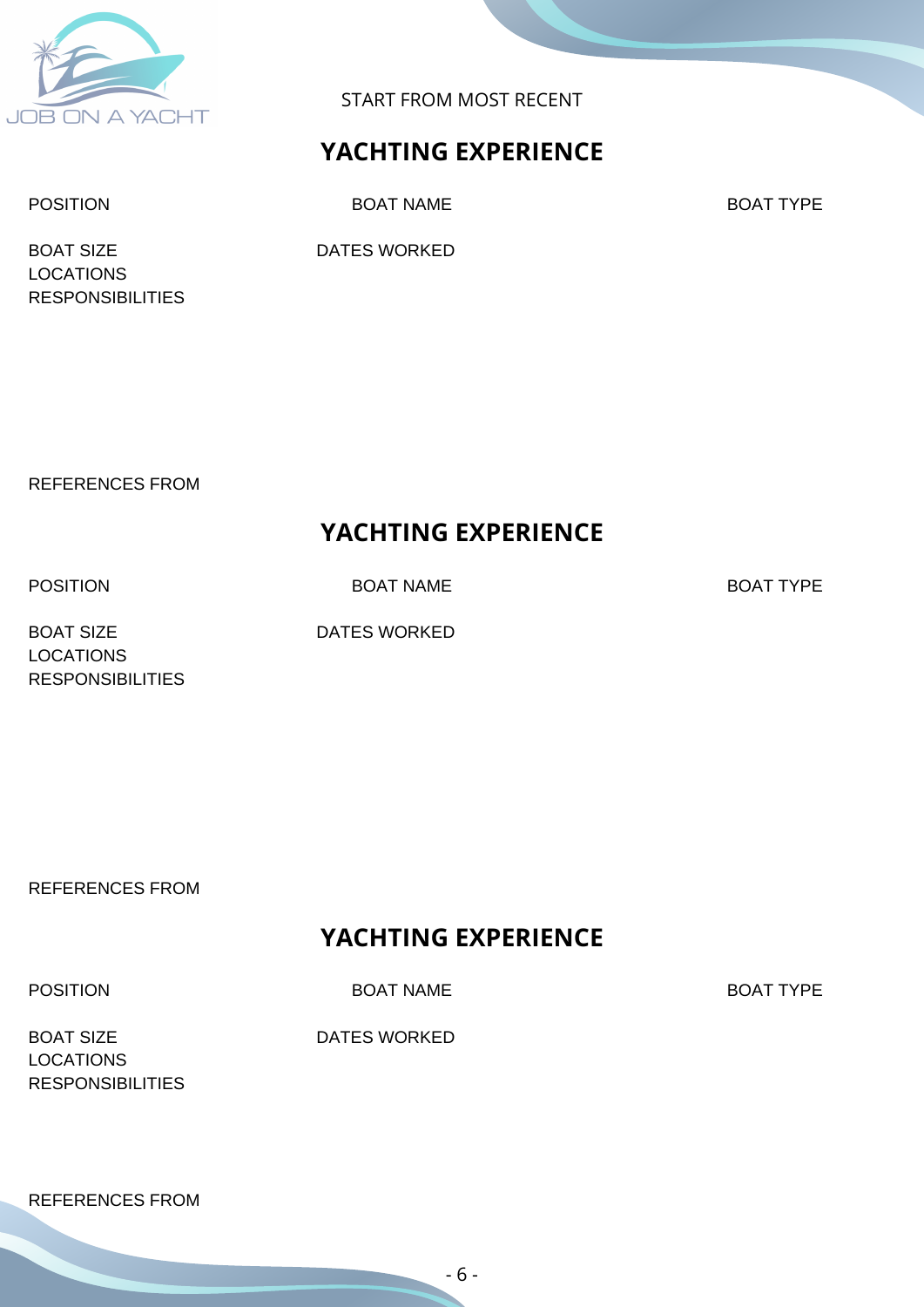

#### **YACHTING EXPERIENCE**

POSITION BOAT NAME BOAT NOT BOAT TYPE

BOAT SIZE DATES WORKED LOCATIONS RESPONSIBILITIES

REFERENCES FROM

#### **YACHTING EXPERIENCE**

POSITION BOAT NAME BOAT TYPE

BOAT SIZE DATES WORKED LOCATIONS RESPONSIBILITIES

REFERENCES FROM

#### **YACHTING EXPERIENCE**

POSITION BOAT NAME BOAT NOT BOAT TYPE

BOAT SIZE DATES WORKED **LOCATIONS RESPONSIBILITIES** 

REFERENCES FROM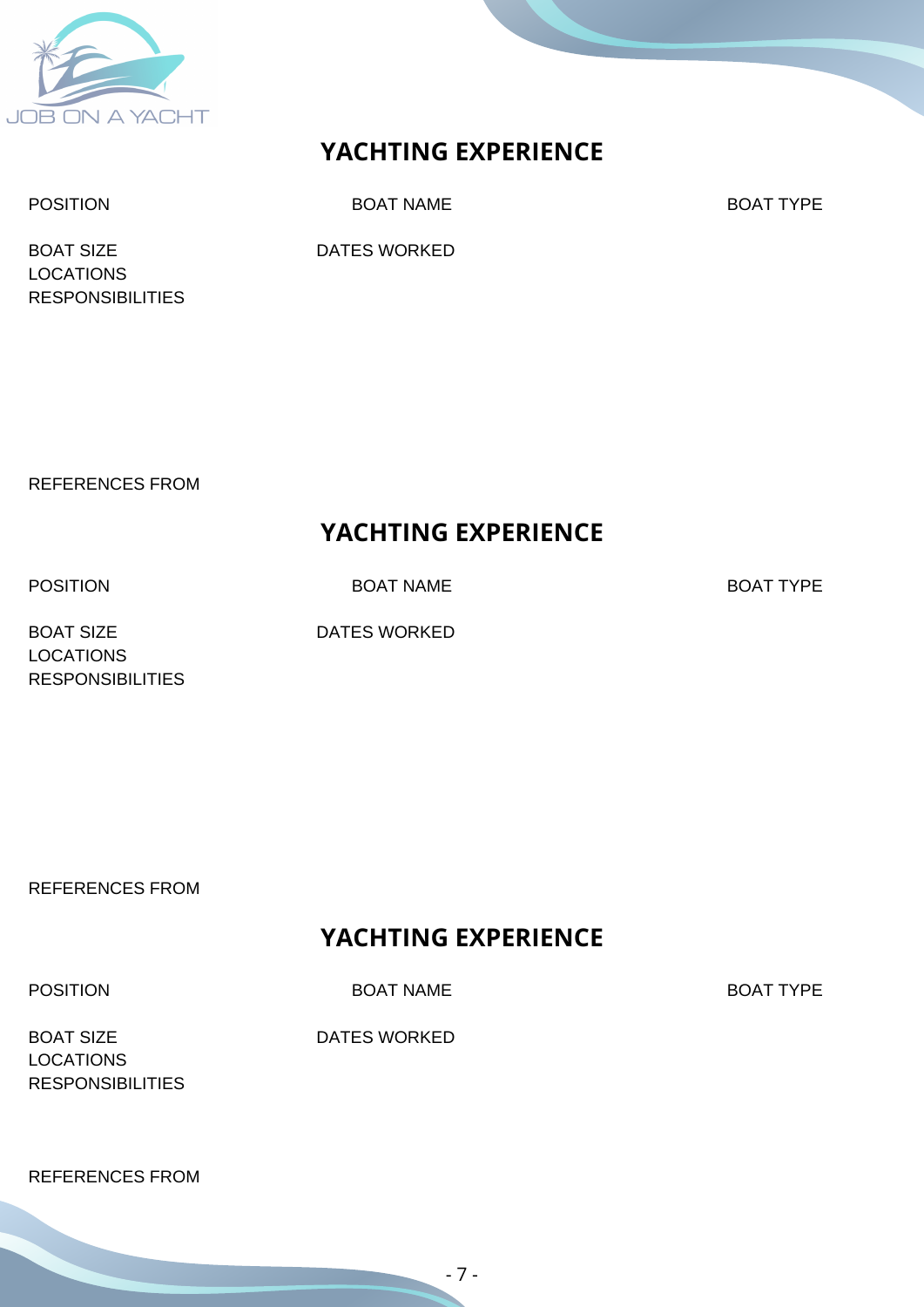

START FROM MOST RECENT

#### **LAND-BASED EXPERIENCE**

POSITION COMPANY NAME DATES WORKED LOCATION **RESPONSIBILITIES** 

REFERENCES FROM

#### **LAND-BASED EXPERIENCE**

POSITION COMPANY NAME DATES WORKED LOCATION RESPONSIBILITIES

REFERENCES FROM

#### **LAND-BASED EXPERIENCE**

POSITION COMPANY NAME DATES WORKED LOCATION RESPONSIBILITIES

REFERENCES FROM

#### **LAND-BASED EXPERIENCE**

POSITION COMPANY NAME DATES WORKED LOCATION RESPONSIBILITIES

REFERENCES FROM